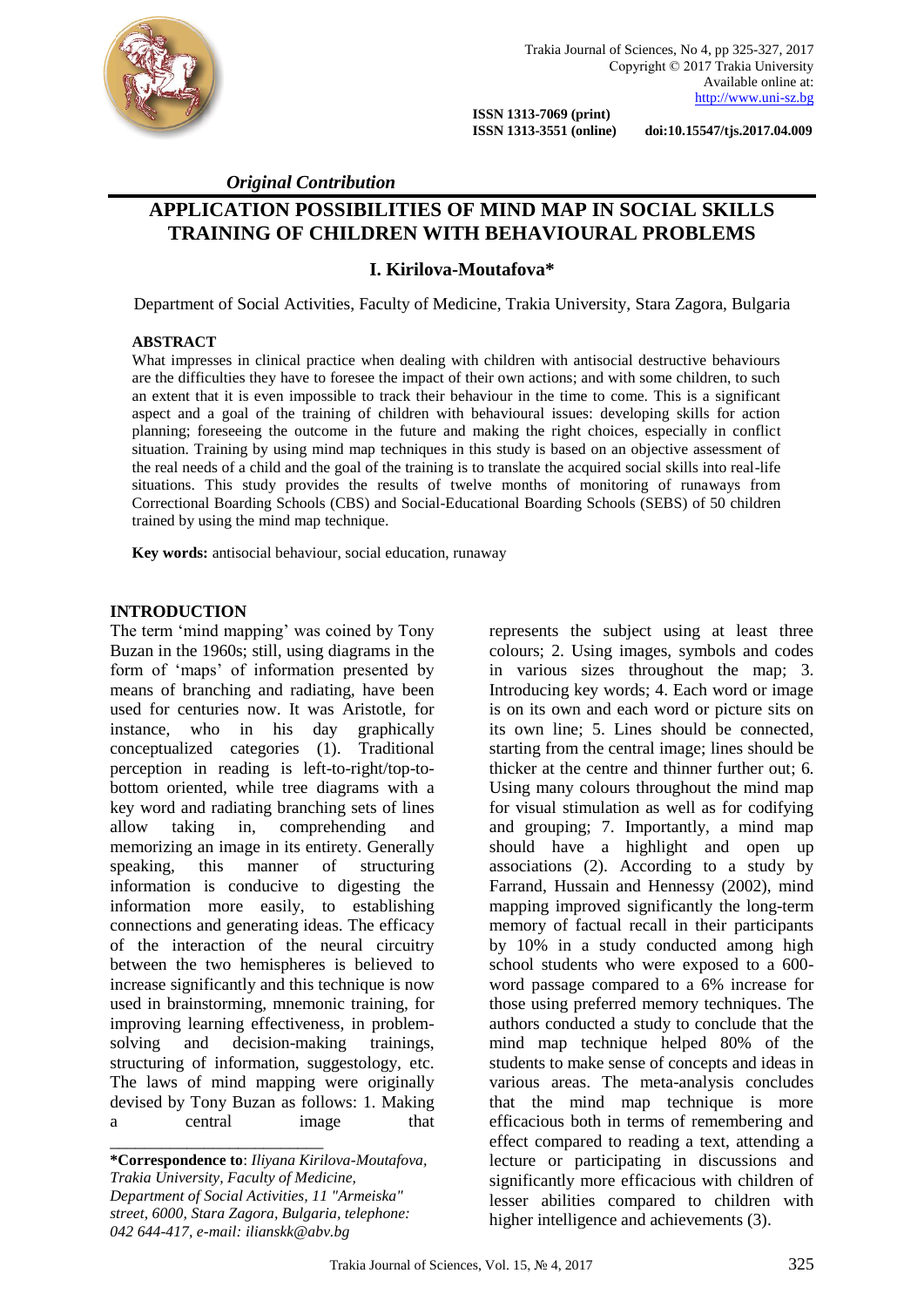*KIRILOVA-MOUTAFOVA I.*

Many of the children at the specialised institutions––Correctional Boarding School (CBS) and Social-Educational Boarding Schools (SEBS) and crisis centres—have behavioural problems. Placement in an institution is not an efficient measure in itself to cope with children's antisocial behaviours and more often than not ends up in running away from the institution. Running away is a situation putting child's health at risk and is a potential risk to the society. Frequently, the runaways are subjected to an offence or they themselves commit a new offence (damaging property, theft, aggressive actions against other persons, robberies). Precipitating factors, preceding a running away from the institution are accumulated dissatisfaction with the lack of contacts with the child's nearest and dearest and understimulating social environment. An immediately preceding event can be said to be a releasing mechanism, which event has been subjectively experienced and assessed as negative (an imposed punishment or ban, or a violent act committed by another child at the institution) or more often than not finding money or psychoactive substances such as alcohol and soft drugs is the motive behind the running away*.*

# **STUDY**

It was not a random choice to provide training in conditions following detainment by the police and placement at Shelters for Temporary Accommodation of Minors and Under-aged. **Running away is a particular situation directly relating to children with behavioural problems and is objectively measurable**. It is an easy choice for a child to opt for a problematic behaviour in view of the direct correlation: behaviour – running away – consequences – detainment. In children's mind, such a situation is associated with a punishment. They are offered instead to take part in a study and training supposed to teach them foresee the negative results of their own actions and expectedly, to leave a memory trace (engram) in a similar situation in the future. Such an emotionally charged situation, where children are offered alternative thinking, can be compared with a crisis intervention when a child is more open to realise and make sense of what happens. All this is just a step towards the ultimate goal: achieving a decrease in status offences and juvenile delinquency.

Prior to the training, the information from available relevant sources about each child was analysed: social papers, medical documentation, reports on social functioning, the information by Inspectors Juvenile Pedagogic Police Department Rooms (JPPD), Ministry of Interior, observations of the staff, the data of the test methods and of the focused (semi-structured) interview. The summary of each of the cases was intended for an analysis of how the child's vulnerability, feelings and environmental stressors work together and bear upon the child's behaviours.

Within the study, 50 kids with behavioural deviations, placed in the Shelter for Temporary Accommodation of Minors and Under-aged, Sofia Directorate Ministry of Interior after being detained by the police for running away from a specialized institution, were trained using the mind map technique. The training can be presented as follows: The formulated problem––in this particular case the topic was 'running away'––was written in the centre of an A4 paper sheet being a central image. The major branches were identified by the right words or phrases to describe the major lines. Symbols were added whenever possible. Different colours were used for each of the branches. Additional branches were also identified. Branches were added until it was assumed that the respective line has been described. Then the whole picture was considered as one piece. Running away was the central image. The questions and the relevant main lines were WHO, WHY, WHAT and HOW. All possible versions and solutions related to prevention of running away and generated by the particular child alone stood as a counterpoint to the central topic.

**WHO** is the one at the CBS, SEBS or the crisis centre they have been sent to, with whom they are in a closer and trust-based contact and whom they'd approach for advice or help especially in a situation of a compulsion or consideration to run away from the institution;

**WHY** shouldn't he or she run away: all the negative implications of this situation–– immediate or later risks and consequences, worsening the present––wanted and detained by the police, being imposed penalty for their deed, and often, being moved to another type of institution, i.e. worsening of the situation.

**WHAT** they want to achieve for themselves: short-term and long-term goals. What alternatives the child would resort to in this situation and would such an alternative prove helpful in attaining the goals.

**HOW** to overcome negative emotions leading to the decision (desire, consideration) to run away rather than act out; how she or he coped with and what has helped him/her in similar situations.

Problem solving training using the mind map technique is a relatively unspecific technique, which is strongly structured. In the course of the training all techniques and principles known for